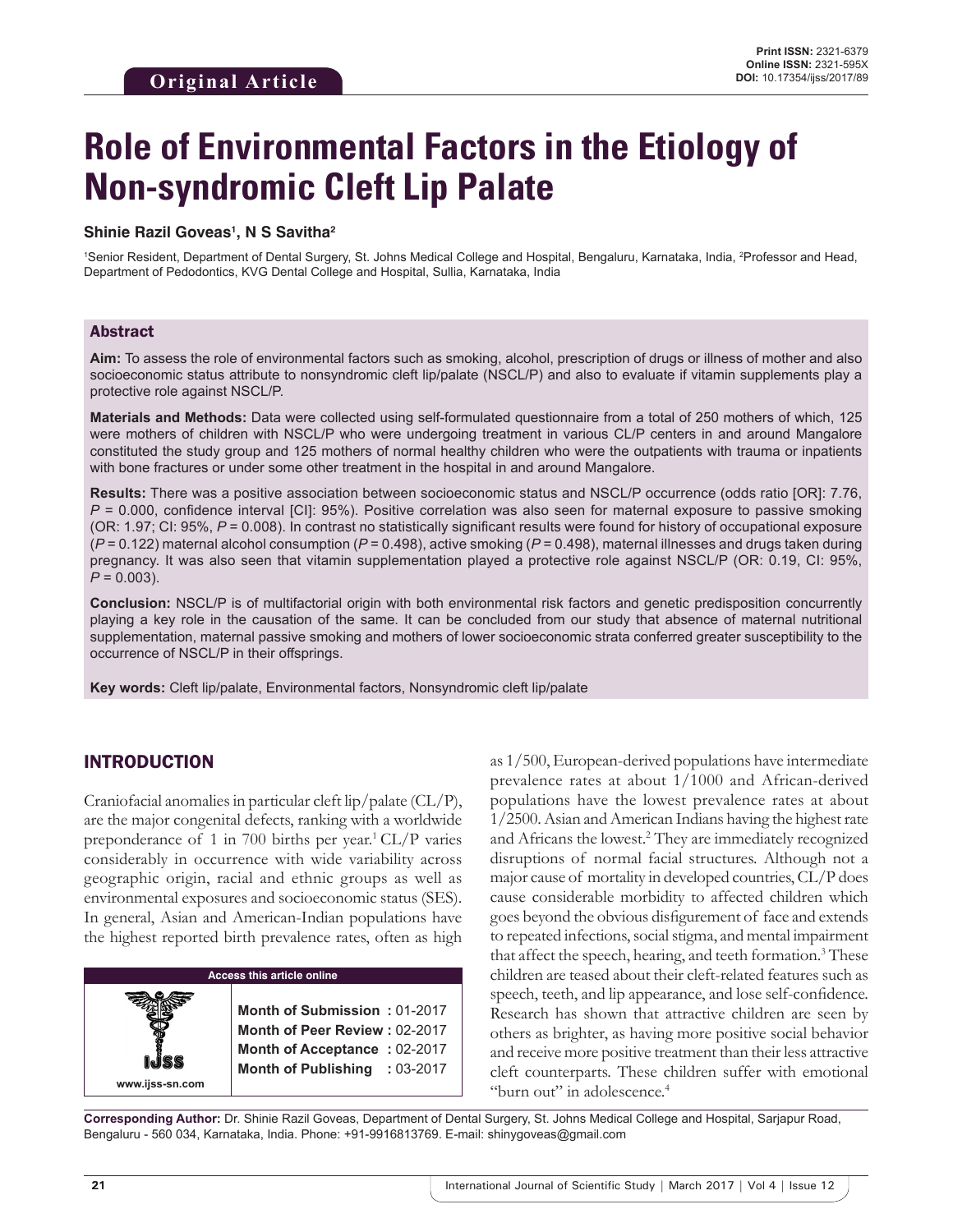Numerous studies have construed that the etiology of nonsyndromic CL/P (NSCL/P) may be multifactorial in origin with both genetic and environmental causative factors. Environmental factors which are of greater preponderance mentioned in various studies are associated with lower SES,<sup>5</sup> maternal exposures to environmental factors like prescription of drugs which, include pseudoephedrine aspirin, ibuprofen, amphetamine, cocaine or ecstasy and cigarettes smoking;<sup>6</sup> alcohol, $^7$  and nutritional deficiency particularly folic acid<sup>8</sup> and certain illnesses of mother like ulcerative colitis,<sup>9</sup> and epilepsy,<sup>10</sup> during critical early period of pregnancy. There is a variation in infant mortality and access to care between and within countries, because of which some clefts remain unrepaired into adulthood. Hence for prevention, two things must be done: (1) Identify the etiology to take appropriate preventive measures; and (2) plan for quality of care. Worldwide research is required in developing and developed countries targeting common risk factors, which will not only analyze biological and social determinants of health but also determine other chronic health problems.

Therefore, the purpose of this study was to evaluate the environmental risk factors associated with the occurrence of NSCL with or without palate from various CL/P centers in Karnataka.

#### MATERIALS AND METHODS

Data were collected using self-formulated questionnaire (Figure 1) from a total of 250 mothers of which, 125 were mothers of children with CL/P who were undergoing treatment in various CL/P centers in and around Mangalore and 125 mothers of healthy children who were outpatients with trauma or inpatients with bone fractures or under some other treatment in the hospital in and around Mangalore. Children with no other malformations diagnosed by specialists confirming their nonsyndromic status were included in the study. Mothers of children with any other anomaly such as neural tube defects, monozygotic twins, various syndromes, and mothers not willing to answer the questionnaire were excluded from the study.

## RESULTS

This study was conducted to assess the role of environmental factors in the causation of NSCL/P. This study was based on the data collected from 125 mothers of NSCL/P and 125mothers of normal children, and it is a case-control study consisting of questionnaires answered by 250 mothers. We assessed the SES of case and controls using Kuppuswamy's

| Questionnaire for cleft lip and palate patients:                                                            |                                                       | <b>Active smoking:</b>                                                                        | If yes<br>Average no of cigarettes/day:                                                                                                                           |
|-------------------------------------------------------------------------------------------------------------|-------------------------------------------------------|-----------------------------------------------------------------------------------------------|-------------------------------------------------------------------------------------------------------------------------------------------------------------------|
| Name of the patient:                                                                                        |                                                       |                                                                                               |                                                                                                                                                                   |
| Age:                                                                                                        |                                                       | <b>Passive smoker</b>                                                                         |                                                                                                                                                                   |
| Sex:                                                                                                        |                                                       | Exposure to different person smoking                                                          | Yes<br>No                                                                                                                                                         |
| Address:                                                                                                    |                                                       | Eg:husband or others at work place                                                            |                                                                                                                                                                   |
| Contact number:                                                                                             |                                                       | <b>Multivitamin intake:</b><br><b>Before/after conception</b>                                 | Folate:<br>Zinc:<br>Vitamin B6:                                                                                                                                   |
| Name of the mother:                                                                                         |                                                       |                                                                                               | Vitamin B12:                                                                                                                                                      |
| Age at birth of child:                                                                                      |                                                       |                                                                                               | Vitamin A:<br>Duration:                                                                                                                                           |
| Mothers occupation:                                                                                         |                                                       |                                                                                               | Frequency:                                                                                                                                                        |
| Socio economic status:                                                                                      |                                                       |                                                                                               |                                                                                                                                                                   |
| Type of cleft:<br>Cleft lip without palate                                                                  |                                                       | Drugs taken during pregnancy                                                                  | Antinausea drugs: dimenhydrinate                                                                                                                                  |
| Cleft lip with palate<br>If yes then the relation:<br>Genetic factors(if any family member has the<br>same) |                                                       |                                                                                               | Vasoactive drugs: Pseudo-Ephidrine,<br>Aspirin, amphetamine, Brufen, Cocaine,<br>Ecstasy<br>Anticonvulsants: Phenobarbital,<br>Trimethadione, valproate, diazepam |
| <b>Adverse habits</b>                                                                                       | If yes                                                |                                                                                               | <b>Steroids</b>                                                                                                                                                   |
| <b>Alcohol intake during</b>                                                                                | Before conception<br>during 1 <sup>st</sup> trimester |                                                                                               | Anticancer drugs: Aminopterin                                                                                                                                     |
| pregnancy:                                                                                                  | Kind of drink:                                        | <b>Infants born with other</b><br>malformations:                                              |                                                                                                                                                                   |
|                                                                                                             | No of drinks/day:                                     |                                                                                               |                                                                                                                                                                   |
|                                                                                                             | Units/occasion:                                       | Eq: Involving respiratory system<br>Eyes, musculoskeletal system,<br>congenital heart disease |                                                                                                                                                                   |
|                                                                                                             | No occasion<br>No                                     |                                                                                               |                                                                                                                                                                   |
|                                                                                                             | <1 occasion/week                                      | <b>Maternal occupational</b>                                                                  |                                                                                                                                                                   |
|                                                                                                             | >1occasion/week<br><b>No</b>                          | exposure :<br>Exposure to pesticides(eg:-<br>Endosulphan)                                     | No  <br>Yes                                                                                                                                                       |
| <b>Maternal smoking:</b>                                                                                    | If yes<br>3 months before conception yes<br><b>No</b> | Exposure to lead/arsenic                                                                      | No<br>Yes                                                                                                                                                         |
|                                                                                                             | during 1 <sup>st</sup> conception<br><b>No</b>        | Laboratory chemicals: organic<br>solvents Benzene:                                            | No<br>Yes                                                                                                                                                         |

**Figure 1: Questionnaire**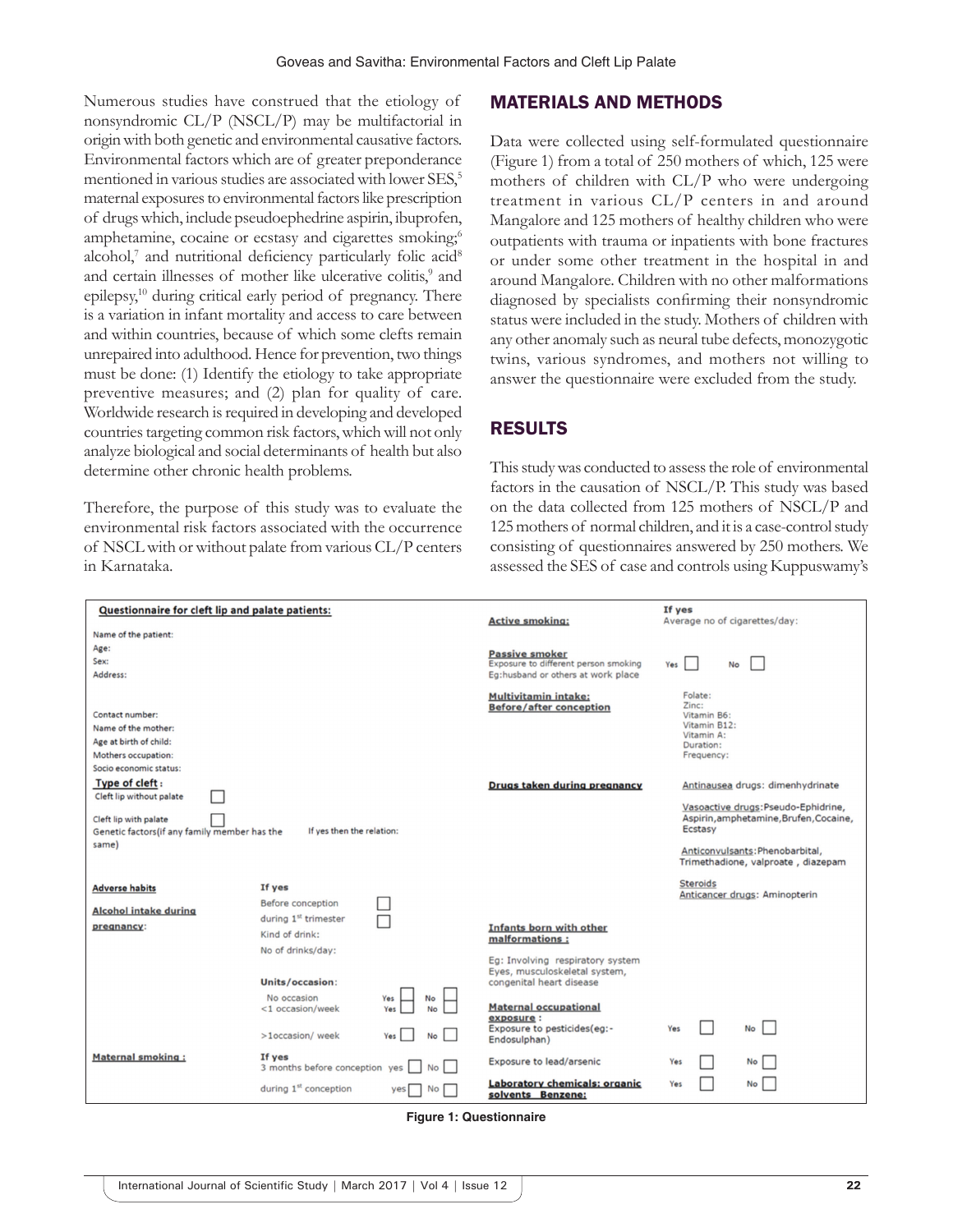scale taking into consideration education, income and occupation which showed that 2.4% of cases and 8.8% of controls were coming under upper middle class, 38.4% of cases and 63.2% of controls under middle/lower middle class, 57.6% cases that is the maximum number of cases and 27.2% of controls were under upper part of lower class, and 1.6% of cases and 0.8% of controls were coming under the lower class. The results for this were statistically significant  $(P = 0.000)$  showing that there is a strong tendency for lower SES group toward CL/P. Giving and odds ratio (OR) of 7.76 (2.03-29.65) at 95% confidence interval (CI) (Table 1).

Family history taken showed that 30.4% of the cases had a positive history in comparison to the controls who showed a negative history for the same. The difference is statistically significant ( $P = 0.000$ ) showing that despite the negative family history of  $CL/P$  in the subjects, the offsprings still contracted the same suggesting the importance of environmental factors and genetic predisposition in the causation of NSCL/P. Alcohol consumption during pregnancy has been shown to cause CL/P.7,13,7,22 Hence, we assessed alcohol consumption for 3 months of conception and if reported the number, times they drank/month, units they drank/occasion, and the kind of drink were ascertained. However, our study showed 1.6% consumed alcohol in the form of distilled spirits in the study group, whereas none of the controls consumed alcohol during the first trimester of pregnancy, therefore the result obtained was not statistically significant  $(P = 0.498)$ .

Among the other causative factors most blamed is maternal smoking during the first trimester of pregnancy.11,16,20,23 In our study only 1.6% of case mothers smoked which was statistically nonsignificant ( $P = 0.498$ ).

Passive smoking at home or at work place also has been considered as one of the etiologic factors.<sup>22,23</sup> In our study, 59.2% of mothers in the study group were exposed to passive smoking as compared to 42.4% of control mothers and the results for this were statistically significant ( $P=0.008$ ) giving an OR of 1.97 (95% CI) these results confirm the role of tobacco in the etiology of NSCL/P (Table 2).

The previous studies proved that are drugs taken for various illnesses during embryogenesis are teratogenic,<sup>12,14,24</sup> however, in our study none of the cases gave a history of consuming any teratogenic drugs mentioned in questionnaire during the first trimester of pregnancy and also neither did the controls group gave any history of teratogenic drugs taken. The results showed no relation between drugs consumed during pregnancy and occurrence of NSCL/P.

None of the study population nor control group reported of any illnesses like epilepsy, ulcerative colitis, morning

| Table 1: Socioeconomic status and cleft lip palate |               |                 |               |  |
|----------------------------------------------------|---------------|-----------------|---------------|--|
| <b>SES</b>                                         | Group $n$ (%) |                 | Total $n$ (%) |  |
|                                                    | Cases         | <b>Controls</b> |               |  |
| Upper middle                                       | 3(2.4)        | 11(8.8)         | 14(5.6)       |  |
| Middle/lower middle                                | 48 (38.4)     | 79 (63.2)       | 127(50.8)     |  |
| Lower/upper lower                                  | 72 (57.6)     | 34(27.2)        | 106 (42.4)    |  |
| Lower                                              | 2(1.6)        | 1(0.8)          | 3(1.2)        |  |
| Total                                              | 125 (100)     | 125 (100)       | 250 (100)     |  |

SES: Socioeconomic status

|                        | Table 2: Passive smoking and cleft lip palate |               |
|------------------------|-----------------------------------------------|---------------|
| <b>Passive smoking</b> | Group $n$ $\left(\% \right)$                  | Total $n$ (%) |

|                                | <b>Cases</b>                          | <b>Controls</b>                           |            |
|--------------------------------|---------------------------------------|-------------------------------------------|------------|
| Yes                            | 74 (59.2)                             | 53 (42.4)                                 | 127(50.8)  |
| No                             | 51(40.8)                              | 72 (57.6)                                 | 123 (49.2) |
| Total                          | 125 (100)                             | 125 (100)                                 | 250 (100)  |
| $\sim$ $\sim$<br>$\sim$ $\sim$ | $\sim$ $\sim$<br>$\sim$ $\sim$ $\sim$ | $\sim$ $\sim$ $\sim$ $\sim$ $\sim$ $\sim$ |            |

*χ*2 value= 7.058, df=1, *p*=0.008, significant, OR=1.97. OR: Odds ratio

sickness or any other uneventful diseases during the first trimester of pregnancy so our study could not assess the relationship between the incidence of NSCL/P and the history of illness during pregnancy. In our exposure of mother to hazardous chemicals was assessed and we found 3.2% of mothers were exposed to various chemicals during the first trimester however the result was not statistically significant  $(P = 0.122)$ , and it ruled out the role of exposure to chemicals in pregnancy as a causative factor for NSCL/P. Both case and control children were confirmed of syndromes, and our collected data through questionnaire showed the absence of any other malformations. Many previous studies have proved protective role of multivitamin on NSCL/P occurrence5,7,13,15,26,27 and to know the role of vitamins in protection against NSCL/P in our population, we interviewed the case and control mothers about consumption of multivitamin and folic acid in particular and it showed that 85.6% of 125 mothers of cases as compared to 96.8% of control mothers had taken multivitamin supplements. 14.4% of the cases did not take any supplements as compared to 3.2% of controls (OR = 0.19, 95% CI: 0.06-0.59) and this was statistically significant ( $P = 0.003$ ) showing more risk toward the ones who had not consumed the supplement. Hence, results of our study showed the statistically significant relation between the occurrence of NSCL/P with the SES of the mothers and passive exposure of mother to tobacco smoking. Furthermore, it proves a statistically significant protective role of vitamin supplements against NSCL/P when taken during the 1<sup>st</sup> trimester as shown in control group (OR: 0.19).

## **DISCUSSION**

Orofacial defects are the most common developmental deformities seen worldwide and they are undoubtedly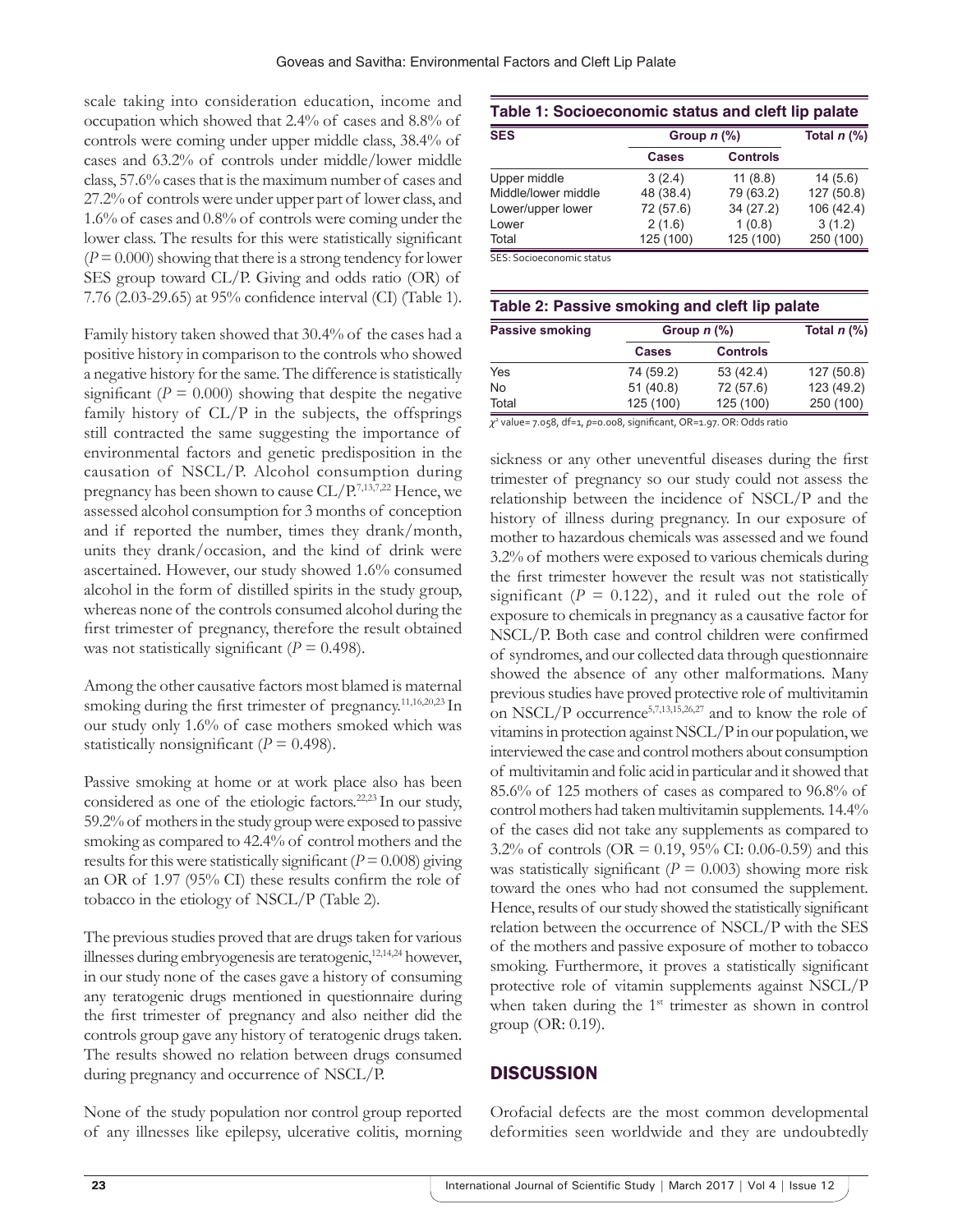an important oral health issue due to their impact on the quality of life, function and also clinical impacts over many years. Etiology of this defect is said to be complex and incompletely understood, but is generally considered to be determined by genetic and environmental factors.<sup>28</sup> Many researches recently conducted show an interrelationship between environmental risk factors that the mother is exposed to during the critical period of pregnancy among which the crucial ones are found to be: Drinking alcohol, $^{22}$ smoking,<sup>11,16,20</sup> diseases of mother,<sup>9,10,18</sup> working in harmful environment, $12,29,30$  use of drugs $14,31$  during first trimester and deficiency of folic acid,<sup>8,35</sup> because of which clefts have been growing in numbers. Hence, the purpose of this study was to evaluate environmental risk factors associated with the occurrence of this NSCL/P.

In this study, data were collected using self-formulated questionnaire from a total of 250 mothers of which, 125 were mothers of children with the defect who were undergoing treatment in various CL/P centers in and around Mangalore and 125 mothers of healthy children from the hospitals in and around Mangalore.

In our study, both case and control mothers were interviewed for the presence of any other congenital malformations in children and confirmed that none of the cases had any other malformations other than CL/P and the controls were normal and also not associated with any malformations. This was done mainly to rule out any syndrome associated as approximately 70% of all CL/P cases occur as isolated, sporadic birth defects, known as NSCL/P, while the remaining 30% occur as a part of more than 300 different syndromes with the Mendelian inheritance pattern, in which CL/P is only one manifestation as mentioned by Sprintz *et al*. 32

As SES is said to be associated with risks of neural tube defects, conotruncal defects, and orofacial clefts.<sup>5,33,34</sup> We assessed the SES of the cases and controls using Kuppuswamy's scale taking into consideration the income, occupation and education which showed that upper part of lower SES group, were at an increased risk of CL/P, than the higher socioeconomic groups which are in conformity with the previous studies relating low SES to CL/P occurrence.5,33,34 Upper part of the lower socioeconomic group could be more prone because people in this group are less educated, have no good occupation and are unable to access and interpret health-related information, they also have more chances of workplace hazards exposure, poor living condition and also malnourishment.

In our study, only 30.4% of mothers of children with CL/P had a family history of cleft whereas other cases and controls did not have a family history of CL/P. This shows that the socioeconomic and/or environmental variables shared by the family members could be one of the causative factors of CL/P other than genetic predisposition and this finding is in accordance to the study conducted by González *et al*. 5

Among the causative factors most blamed environmental factor of NSCL/P is maternal smoking during the first trimester also is associated with risk of CL/P.11,16,20,23 Maternal smoking modifies variants of gene related to detoxification of compounds of cigarette smoke.<sup>35</sup> Philipp *et al*. 36 stated that women who smoked during pregnancy had compromised utero-placental blood flow that could result in the poor fetal development and also carbon monoxide affects oxygen transfer to the placenta, and nicotine constricts the uterine wall resulting in hypoxia. However, in our study many of them did not indulge in smoking habit which could be explained because of the Indian culture where most of them do not indulge in smoking habits. Interestingly, however we found, passive smoking is common in 74%, and many of the women were exposed to passive smoking at home or work place giving an OR of 1.97, suggesting an increased risk of passive smoking on orofacial clefts. This result is in accordance with a study by Taghavi *et al.*,<sup>37</sup> and various other studies have been conducted in the last which show the association between passive smoking and CL/P.23,37-40 However, one limitation in our study was the inability to quantify such exposure.

Alcohol consumption has been associated to the occurrence of  $CL/P$  in many of the previous studies.<sup>22</sup> It is suggested that alcohol exerts some of its embryopathic effects by destructively affecting cranial neural crest cell activities.<sup>41,42</sup> However, in our study only 1.6% consumed alcohol in the study group which is not statistically significant. The results of our study are in contrast to existing literature<sup>22</sup> showing no such co-relation ( $P = 0.156$ ). In our study, many of them did not indulge in alcohol consumption which could be explained because of the Indian culture where most of them do not indulge in alcohol consumption.

To assess the protective role of vitamin supplement specially folic acid the history of multivitamin and folic acid supplement was interviewed and we found that 84.0% cases and 96.0% controls had taken the multivitamin supplements in pregnancy (OR: 0.196) suggesting that there might be an increased risk of cleft among the ones who had not taken the supplements which agree with the studies about the protective role of multivitamin supplementation especially folic acid before or after conception.5,7,13,26,27 The reason for the importance of supplements can be attributed to the fact that the human body needs nutrients and it is crucial to have them in adequate concentration in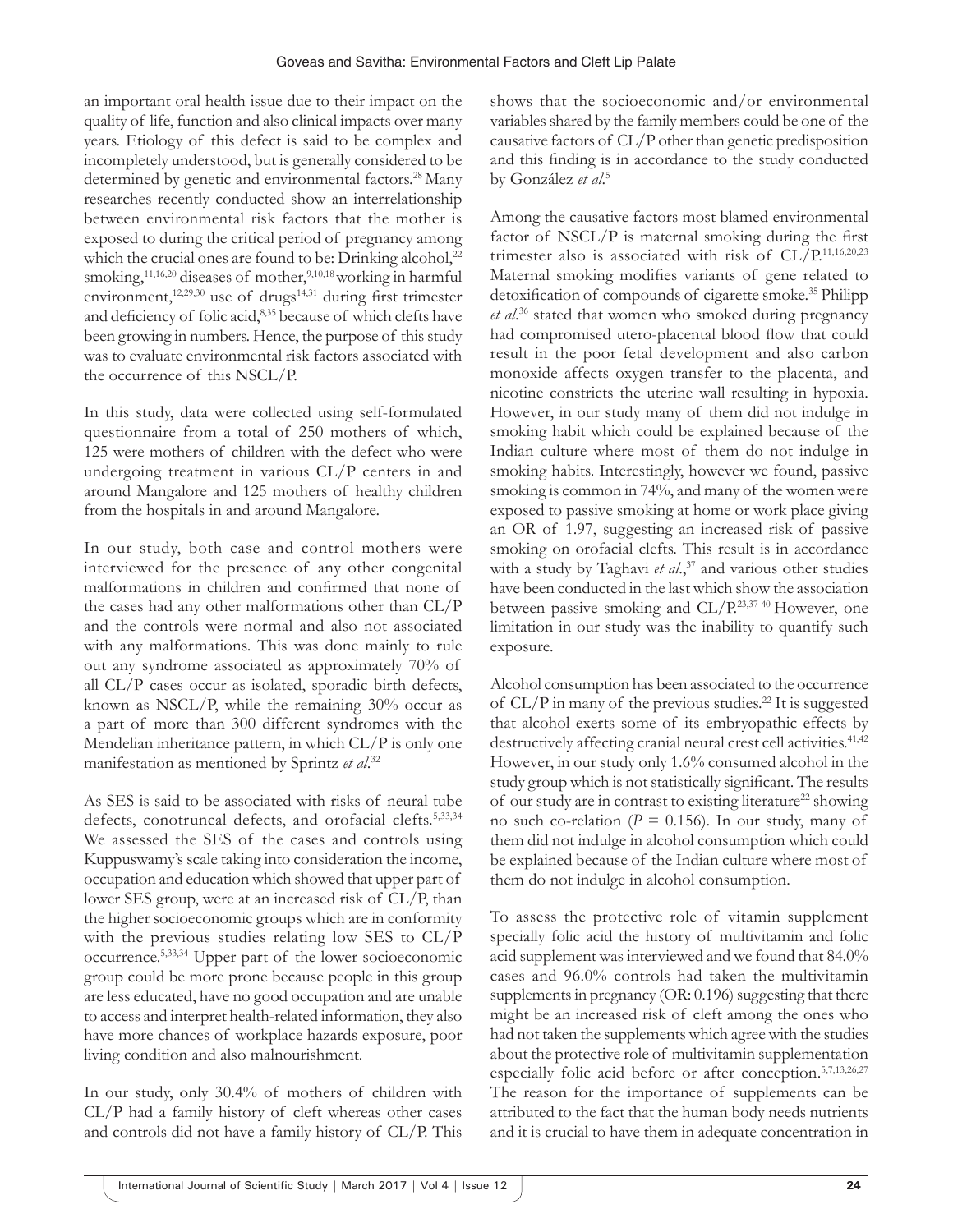mothers body at early stages of pregnancy so that fetus can develop normally. Folic acid, in particular, is recognized as playing an important role in neural tube formation. Folic acid supplementation can decline the risk of neural tube defects which in turn leads to prevention of many potential clefts.43 However, the mothers could not recollect the exact prescription to differentiate between other vitamins and folic acid which could be due to a lack of education or lack of documentation and this remains a drawback of this study.

Studies have also shown that maternal diseases such as epilepsy,<sup>10</sup> ulcerative colitis,<sup>9</sup> and angina pectoris<sup>6</sup> have been one of the contributing factors for causation of CL/P. Whereas, the lower rate of oral clefts was observed among the offspring of women who had experienced severe "morning sickness" with vomiting.<sup>18</sup> But none of the patients interviewed in our study had any of the above-mentioned illnesses or any other uneventful diseases during the first trimester of pregnancy during pregnancy. This suggests that more detailed studies using hospital records which were not accessible to us might be required and also more detailed documentations in the hospitals is suggested for hospital based studies on preventable diseases like NSCL/P.

Some of the drugs taken for illnesses during pregnancy are also considered as a factor associated with clefts. Czeizel *et al*. stated that the use of an antinausea or vomiting drug was more common among mothers of subjects with cleft palate.18 Werler *et al*. stated that maternal intake of vasoactive drugs, which include pseudoephedrine, aspirin, ibuprofen, amphetamine, and cocaine or ecstasy have been associated with higher risk for oral clefts.<sup>6</sup> In the case of antiepileptic drugs, there is reasonable evidence that valproate is a significant teratogen during therapeutic use in women; the other older antiepileptic drugs phenobarbitone, phenytoin, carbamazepine probably have some teratogenic potential, but less than valproate. However, there is some question as to whether this increase is due to the medications or the underlying epilepsy. An association between maternal intake of sulfasalazine, naproxen, and glucocorticoids during the first trimester has been suggested to be a factor.<sup>14</sup> Aminopterin (a cancer drug) has also been linked to the development of oral clefts.44 In our study, none of the mothers interviewed took any of the teratogenic drugs during first trimester pregnancy. This may be because none of the mothers had any illnesses which required the teratogenic drugs or may be of lack of education and documentation. Emphasis on documentation of prescription and diseases needs to be implemented.

Exposure to organic solvents, specifically benzene, was reported as a contributing factor to an increase in neural crest malformations in offspring, including orofacial clefting by some researchers.<sup>12,17,19,21,45</sup> In our study,  $3.2\%$ of the mothers reported that they were exposured to occupational hazards and pesticides, (based on their profession and the area of residence that is one mother was working as a beautician-suspected of exposure to organic solvents used like benzene in hair spray and three of the mothers were from endosulfan affected areas) and it was statistically nonsignificant relation between this exposure to hazardous chemicals and occurrence of NSCL/P however there could be a bias in the number of people reporting because of the lack of awareness about exposure to these chemicals at home or at work place. Hence, more specific studies have to be conducted in this aspect with the help of industrial hygienists who assess the presence of chemicals and the probability of exposure.

It is, therefore, shown from our study that absence of maternal nutritional supplementation, maternal passive smoking, and mothers of lower socioeconomic strata had a greater susceptibility to the occurrence of NSCL/P in their offsprings.

However, in contrast to the existing literature, our study did not show any significant correlation of NSCL/P occurrence with maternal exposure to environmental risk factors such as active smoking, alcohol consumption, exposure to teratogenic drugs, and illnesses because of Indian culture where maternal smoking and alcohol consumption is uncommon, lack of proper hospital documentation and improper recollection of prescription drugs by the mothers in the population sample included in this study.

# **CONCLUSION**

Confirmation of the risk factors and proving it can be beneficial in preventing a defect with lifelong implication on the affected child. This can be done by educating the mothers about the ill effects of these avoidable environmental factors, and active participation of all the health-care providers in this preventive protocol is the need of the hour. Documentation on of prescriptions and diseases in pregnancy needs to be highly emphasized to prevent any possible bias in the future so we can find the precise factor responsible for the etiology of NSCL/P. Nationwide social awareness programs should be planned that focuses on the environmental factors responsible for NSCL/P.

# **REFERENCES**

1. Murray JC. Gene/environment causes of cleft lip and/or palate. Clin Genet 2002;61:248-56.